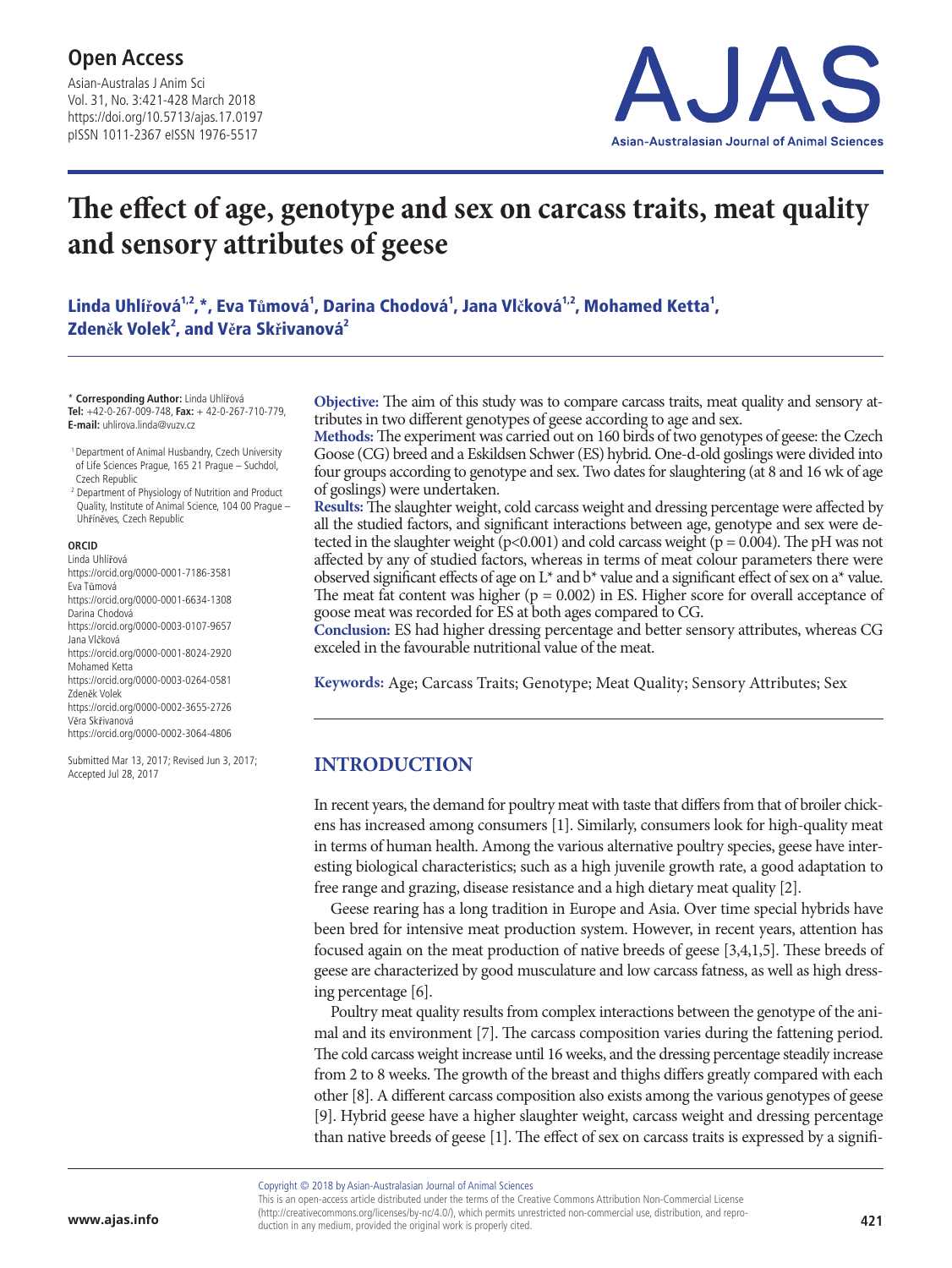## **AJAS**

cantly higher weight of the carcass and its individual parts in males [3,1].

Regarding meat physical properties, the ultimate pH has great importance in the evaluation of meat quality, because it may directly affect other quality characteristics; such as meat colour parameters and shear force [4]. In terms of the nutritional value of the meat, goose meat is characterized by low intramuscular fat content with relatively high levels of unsaturated fatty acids and low cholesterol [10]. Isguzar and Pingel [9] found different contents of protein and fat in various local Turkish breeds of geese. A study by Wężyk et al [11] showed significant differences in the ash content between two hybrid geese strains. Liu et al [12] observed the effect of sex on the water and protein contents of goose meat.

The sensory attributes of meat are important factors that determine consumer preference for a product. From this perspective, limited information exists about goose meat. Hamadani et al [2] compared goose meat with chicken meat and mutton for selected sensory characteristics. They showed that consumers highly preferred goose meat to chicken meat or mutton in terms of appearance, texture, taste and overalll acceptability. Geldenhuys et al [13] conducted a study, which evaluated the sensory characteristics of Egyptian Goose meat with meat of other poultry species, and observed that Egyptian Goose meat had a strong game aroma and game flavour and was low in tenderness and juiciness.

The aim of this study was to compare carcass traits, meat quality and sensory properties in the traditional Czech Goose breed and and Eskildsen Schwer hybrid goose according to age and sex.

## **MATERIALS AND METHODS**

All experimental protocols were approved by the Czech University of Life Sciences Prague, Faculty of Agrobiology, Food and Natural Resources of the Czech Republic and Institutional and National Committees.

#### **Birds and design of experiment**

The experiment was carried out on a total of 160 geese: 40 males and 40 females of the Czech Goose (CG) breed and 40 males and 40 females of the crossbreed Eskildsen Schwer (ES). One-d-old goslings were weighed and divided into four groups according to genotype and sex. Goslings were housed in littered pens (20 goslings per pen), the floor space was six birds per m2. The daily photoperiod was as follows: 24 h light for the first three days of fattening period, then it was changed to 16 h light and 8 h darkness between 4th and 7th day of the fattening period, and from the 8th day the photoperiod consisted of 14 h light and 10 h darkness. Goslings had *ad libitum* access to water and feedstuff; the feed mixture VH1 IT was fed until the goslings were 4 wk of age, and the feed mixture VH2 IT until the goslings were 16 wk of age. The ingredient and chemical composition of feed mixtures is shown in Table 1.

Two dates for slaughtering were undertaken to evaluate the effect of age on carcass traits, meat quality and sensory evaluation: the first for goslings at 8 wk of age, and the second for goslings at 16 wk of age. Both slaughterings were performed under the same conditions. Eight birds of average body weight in each group (4 from each pen; total of 32) were slaughtered by cutting the carotid arteries and then were immediately bled. The heads and feet were removed, and the carcasses were then eviscerated and, after 24 h of chilling at 4°C, weighed to obtain the cold carcass weight. The abdominal fat, breast muscle and thighs were removed and weighed separately. Thighs were then deboned to obtain the weights of thigh muscle. The dressing percentage was calculated as the percentage of cold carcass weight from slaughter weight. The percentages of breast muscle, thighs, thigh muscle and abdominal fat were calculated as a percentage of the cold carcass weight.

#### **Measurement of meat physical properties**

The pH value was measured 24 h *post mortem* using a Jenway pH Meter (Jenway, Essex, England) with a glass probe introduced one cm deep into the transversal section of the *Pectoralis major* muscle. Meat colour parameters were detected on a transversal section of the *Pectoralis major* muscle 24 h *post-mortem* using Minolta SpectraMagic NX analyser (Konica Minolta Sensing, Inc., Osaka, Japan) with the CIELab System [14]. Meat colour was expressed as  $L^*$  (lightness), a<sup>\*</sup> (redness), and  $b^*$ (yellowness) values.

Meat texture was determined by the Warner-Bratzler shear test in the *Pectoralis major* muscle. Twenty four h after slaughtering breast muscle samples were frozen to –20°C, and later

**Table 1.** Ingredient and chemical compositions of feed mixtures

|                              | <b>VH 1</b> | <b>VH 2</b> |
|------------------------------|-------------|-------------|
| Ingredients (%)              |             |             |
| Wheat                        | 36.50       | 27.45       |
| Maize                        | 23.00       | 40.00       |
| Soybean meal                 | 29.00       | 20.00       |
| Meatbone meal                | 3.50        | 4.00        |
| Fish meal                    | 2.00        |             |
| Fat                          | 2.00        | 4.00        |
| Met (40%)                    | 0.30        | 0.15        |
| Lys (40%)                    | 0.20        |             |
| Vitamin premix               | 1.00        | 1.00        |
| Dicalcium phosphate          | 1.00        | 1.30        |
| Salt                         | 0.30        | 0.40        |
| Limestone                    | 1.20        | 1.70        |
| Chemical composition         |             |             |
| Crude protein (%)            | 24.80       | 17.89       |
| Metabolizable energy (MJ/kg) | 11.50       | 12.77       |

Met, methionine; Lys, lysine.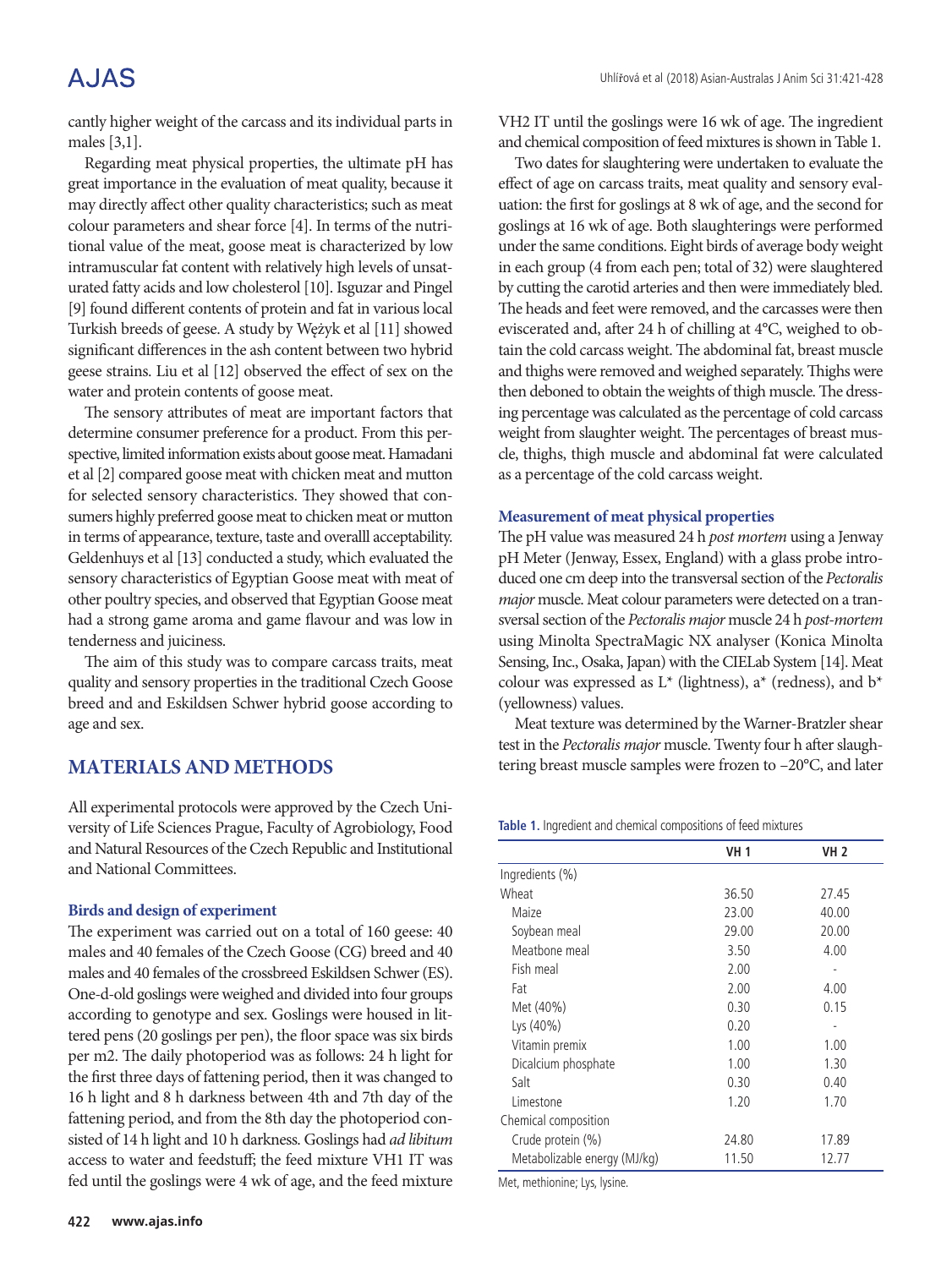defrosted at 4°C for 24 h. Samples were packaged in plastic bags with zip ties and were heated in a water bath at 75°C for 1 h. Meat samples were then cut into 2×1 cm2 cubes with the cuts running parallel to the muscle fibres. Tenderness was measured using a texturometer Instron Model 3342 (Instron, Norwood, MA, USA) with a Warner-Bratzler shear blade with a triangular hole. The load cell was 20 N with a crosshead speed of 100 mm/min and a sampling rate of 20 points/s. The maximum shear force (N) was determined. In addition to tenderness, the cooking loss was calculated from the difference between the weights of the raw and cooked meat.

#### **Analysis of chemical composition of meat**

Chemical meat composition was determined in the left thigh muscle according to procedures of AOAC International [15]. The moisture content (%) of the meat was analysed by drying in an oven at 105°C (procedure 934.01), and crude fat content (%) was obtained by extraction with petroleum ether in a Soxtec 1043 apparatus (procedure 920.39; FOS Tecator AB, Högänas, Sweden). The crude protein content (%) in the meat was determined using a Kjeltec Auto 1030 Analyser (procedure 954.01; FOS Tecator AB, Sweden). The crude ash content (%) was detected according to procedure 920.15. Hydroxyproline was determined by acid hydrolysis according to Diemar [16]. The energy value of the meat was calculated using an equation based on the protein and fat content in the meat. The equation [17] is given below.

Energetic value (MJ/kg)  $=[(16.74\times\text{protein content})+(37.66\times\text{fat content})]/1,000$ 

#### **Sensory evaluation**

The evaluation of meat sensory attributes was conducted in two dates, following each of slaughterings, on the breast muscles from 8 birds of each group. Samples for sensory analysis were vacuum-packed and stored for 5 d after dissection at approximately 4°C. After storage, the samples were tagged with codes and boiled in water in a closed container for 150 min without salt or other seasoning. Sensory characteristics were evaluated by 10 panelists trained by the methods according to ISO 8586-1 [18]. The analysis took place in special sensory laboratory with 10 individual booths under controlled environmental conditions and red light to obscure meat colour [19]. Each panelist received a set of four samples at 50°C: one sample of each experimental group. There was a 10-min interval between serving each set of samples. Water at room temperature and fresh bread were provided to panelists to neutralize their sensory percepts. The panelists scored odour intensity and preference, flavour intensity and preference, tenderness, juiciness and overall acceptance using a 9-point scale (1, low; 9, high). The methodology of sensory analysis was based on the methodology described by Tůmová et al [20], with modifications for poultry meat.

#### **Statistical analyses**

The data were processed with SAS software [21]. The results of the carcass traits, meat physical properties and chemical composition of meat were analysed by a three-way analysis of variance with the interaction of age, genotype and sex (general linear model procedure). Age, genotype and sex were considered as fixed effects. Differences between means with p<0.05 were accepted as statistically significant and tested by the Scheffé test.

The results of the sensory evaluation were calculated (for each of the terms separately) by a two-way analysis of variance, and mixed linear model (MIXED procedure) was used. The model included the fixed effects of genotype and sex and their interaction, and random effect of panelist. Differences between means with p<0.05 were considered as statistically significant and examined by the Tukey test. For all statistical analyses the individual bird was the experimental unit.

### **RESULTS**

#### **Carcass traits**

The results of the carcass traits are presented in Table 2. Slaughter weight, cold carcass weight and dressing percentage were affected by all observed factors. Significant interaction effects were noted among the age, genotype and sex  $(p<0.001)$ , between the age and sex  $(p<0.001)$  and between the genotype and sex (p<0.001) in the slaughter weight. For the cold carcass weight, interactions were observed among the age, genotype, and sex ( $p = 0.004$ ) and between the age and sex ( $p = 0.012$ ). An interaction between the age and sex ( $p = 0.030$ ) was only detected in the dressing percentage. The highest slaughter weight, cold carcass weight and dressing percentage were observed in 16-wk-old ES males, and the lowest in 8-wk-old CG females. The breast muscle percentage and the thigh percentage were significantly affected only by age. The breast muscle percentage increased with age, whereas thigh percentage decreased with age. Moreover, for breast muscle percentage the interaction between the age and genotype  $(p<0.001)$  was significant. The thigh muscle percentage and the abdominal fat percentage were influenced significantly by the age and genotype.

#### **Meat physical properties**

The results of the physical properties of the meat are described in Table 3. The pH value of the breast meat was not affected by any of the studied factors. Meat colour parameters  $L^*$  (p<0.001) and  $b^*$  ( $p = 0.005$ ) were significantly affected by age, with higher values in the 8-wk-old geese, whereas a\* value was significantly (p<0.001) affected by sex, with higher values in males. Shear force value of breast meat was affected only by age (p<0.001)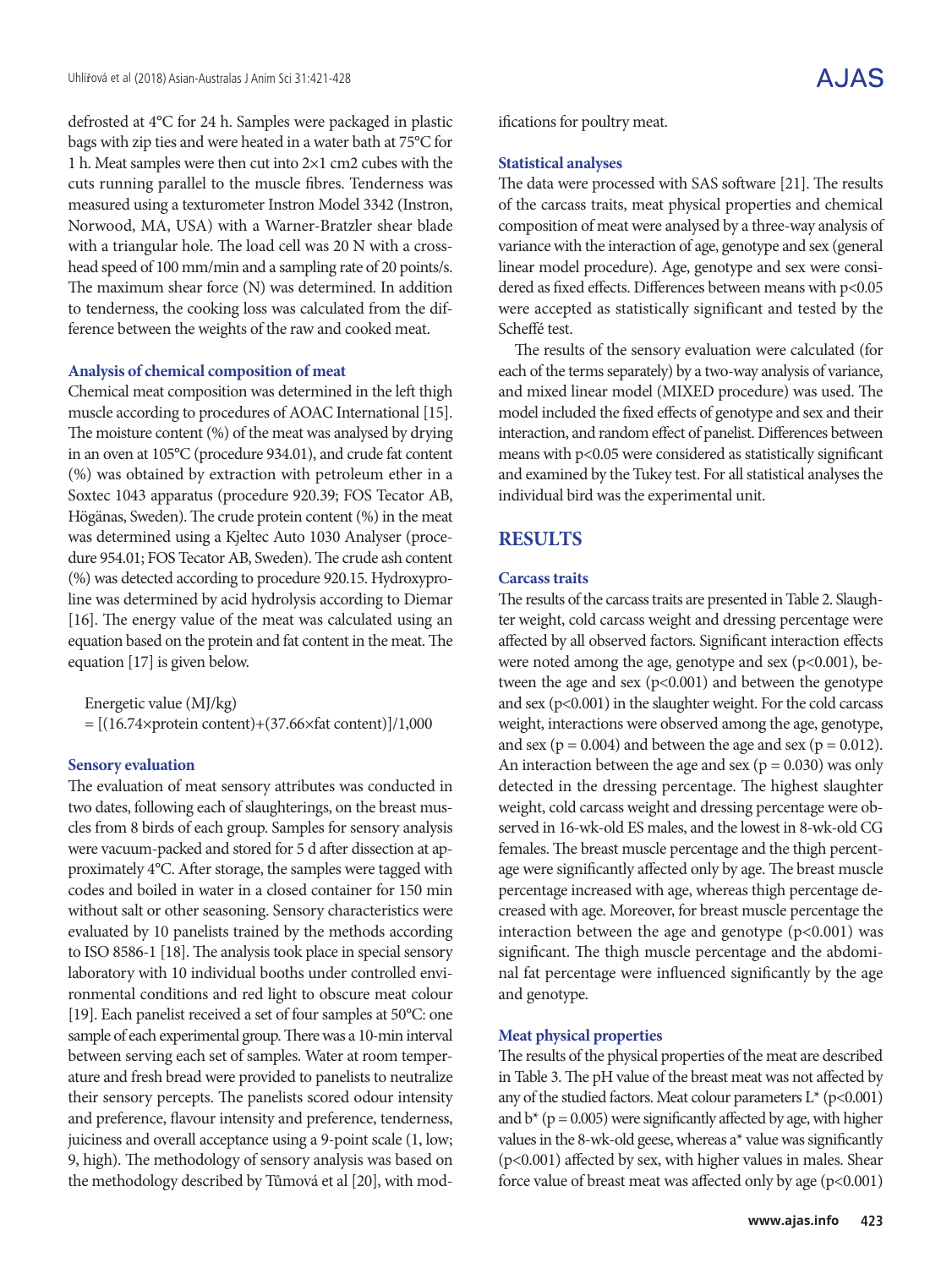# A.JAS

| Age/genotype/sex                   |                  |                         | SW(g)                | CCW(g)             | DP (%)  | <b>BMP</b> (%) | TP (%)  | TMP $(%)$ | AFP (%) |
|------------------------------------|------------------|-------------------------|----------------------|--------------------|---------|----------------|---------|-----------|---------|
| 8 wk                               | Eskildsen Schwer | 8                       | $5,113$ <sup>c</sup> | $3,368^c$          | 71.9    | 12.1           | 20.6    | 13.5      | 3.5     |
|                                    |                  | $\widetilde{P}$         | 4,710 <sup>d</sup>   | $2,876^{d}$        | 66.8    | 14.4           | 21.2    | 13.7      | 4.2     |
|                                    | Czech Goose      | $\vec{\mathcal{S}}$     | $3,658$ <sup>†</sup> | $2,166^e$          | 65.5    | 12.4           | 22.6    | 14.8      | 3.6     |
|                                    |                  | $\hbox{$\mathfrak{L}$}$ | $3,265$ <sup>g</sup> | $1,854^e$          | 64.4    | 12.2           | 22.1    | 15.9      | 3.6     |
| 16 wk                              | Eskildsen Schwer | $\vec{\mathcal{S}}$     | $6,550^{\circ}$      | $4,410^a$          | 72.1    | 15.8           | 15.8    | 9.5       | 3.8     |
|                                    |                  | $\varphi$               | $5,899^{b}$          | $3,955^{b}$        | 71.8    | 15.8           | 17.1    | 9.6       | 3.2     |
|                                    | Czech Goose      | $\vec{\mathcal{S}}$     | $5,349^c$            | $3,449^c$          | 70.0    | 17.4           | 17.7    | 11.0      | 3.0     |
|                                    |                  | $\varphi$               | $4,119^e$            | 2,652 <sup>d</sup> | 70.1    | 17.6           | 17.5    | 11.2      | 2.9     |
| RMSE                               |                  |                         | 149                  | 172                | 2.7     | 1.4            | 1.6     | 1.2       | 0.8     |
| Age                                |                  |                         | < 0.001              | < 0.001            | < 0.001 | < 0.001        | < 0.001 | < 0.001   | 0.018   |
| Genotype                           |                  |                         | < 0.001              | < 0.001            | < 0.001 | 0.340          | 0.002   | < 0.001   | 0.046   |
| Sex                                |                  |                         | < 0.001              | < 0.001            | 0.022   | 0.096          | 0.460   | 0.171     | 0.872   |
| Age $\times$ genotype              |                  |                         | 0.588                | 0.816              | 0.069   | < 0.001        | 0.604   | 0.746     | 0.386   |
| Age $\times$ sex                   |                  |                         | < 0.001              | 0.012              | 0.030   | 0.199          | 0.543   | 0.379     | 0.070   |
| Genotype $\times$ sex              |                  |                         | < 0.001              | 0.346              | 0.123   | 0.121          | 0.110   | 0.434     | 0.799   |
| Age $\times$ genotype $\times$ sex |                  |                         | < 0.001              | 0.004              | 0.193   | 0.066          | 0.839   | 0.508     | 0.163   |

SW, slaughter weight; CCW, cold carcass weight; DP, dressing percentage; BMP, breast muscle percentage; TP, thigh percentage; TMP, thigh muscles percentage; AFP, abdominal fat percentage; RMSE, root mean square error.

 $a$ , *a*, *f* Means in the same column with no common superscript differ ( $p < 0.05$ ).

and significant interactions between age and genotype (p = 0.009), age and sex ( $p = 0.016$ ) and genotype and sex ( $p < 0.001$ ) were detected. The highest value of shear force was observed in 16-wk-old CG males, and the lowest in 8-wk-old CG females. For the cooking loss of breast meat, main effects of age  $(p<0.001)$  and genotype  $(p = 0.011)$  and interaction effect between the genotype and sex (p<0.001) were detected.

Table 4 shows the results of the chemical composition of the goose meat. Moisture content was significantly affected by age and interaction effects were between the age and genotype ( $p<0.001$ ), the age and sex ( $p = 0.016$ ) and the genotype and sex ( $p = 0.007$ ). Crude fat content and energy value of meat were affected by the age (p<0.001) and genotype, and a significant interaction effects were between the age and genotype (p<0.001) and age and sex. Regarding crude protein content in meat, sex was found to have a significant effect and an in-

### **Chemical composition of meat**

**Table 3.** pH value, colour parameters, shear force and cooking loss of musculus pectoralis major measured 24 h after slaughtering in geese as affected by age, genotype, and sex

|                                    |                  |                                        |       | Colour      |         |       |                 | Cooking loss (%) |
|------------------------------------|------------------|----------------------------------------|-------|-------------|---------|-------|-----------------|------------------|
| Age/genotype/sex                   |                  |                                        | pH    | L*<br>$a^*$ |         | b*    | Shear force (N) |                  |
| 8 wk                               | Eskildsen Schwer | 8                                      | 5.76  | 45.94       | 13.62   | 14.17 | 34.37           | 39.52            |
|                                    |                  | $\hbox{$\mathcal{Q}$}$                 | 5.77  | 46.47       | 11.09   | 11.92 | 42.86           | 38.34            |
|                                    | Czech Goose      | $\vec{\mathcal{S}}$                    | 5.71  | 43.01       | 12.27   | 11.05 | 33.49           | 38.97            |
|                                    |                  | $\mathop{\mathbb Q}\nolimits$          | 5.78  | 45.31       | 11.12   | 11.41 | 33.41           | 40.42            |
| 16 wk                              | Eskildsen Schwer | $\vec{\mathcal{C}}$                    | 5.84  | 38.92       | 14.50   | 10.82 | 42.05           | 35.73            |
|                                    |                  | $\hbox{$\mathop{\textstyle\bigcirc}$}$ | 5.93  | 36.87       | 12.16   | 10.15 | 39.22           | 33.65            |
|                                    | Czech Goose      | $\vec{\mathcal{S}}$                    | 5.71  | 37.93       | 13.48   | 10.36 | 48.12           | 36.86            |
|                                    |                  | $\varphi$                              | 5.70  | 35.85       | 10.53   | 10.44 | 38.92           | 37.14            |
| RMSE                               |                  |                                        | 0.21  | 5.46        | 2.57    | 2.45  | 11.28           | 1.46             |
| Age                                |                  |                                        | 0.468 | < 0.001     | 0.324   | 0.005 | < 0.001         | < 0.001          |
| Genotype                           |                  |                                        | 0.067 | 0.268       | 0.127   | 0.127 | 0.726           | 0.011            |
| Sex                                |                  |                                        | 0.428 | 0.814       | < 0.001 | 0.322 | 0.313           | 0.603            |
| Age $\times$ genotype              |                  |                                        | 0.148 | 0.589       | 0.576   | 0.136 | 0.009           | 0.053            |
| Age $\times$ sex                   |                  |                                        | 0.964 | 0.074       | 0.499   | 0.566 | 0.016           | 0.126            |
| Genotype $\times$ sex              |                  |                                        | 0.927 | 0.646       | 0.746   | 0.147 | < 0.001         | < 0.001          |
| Age $\times$ genotype $\times$ sex |                  |                                        | 0.495 | 0.638       | 0.404   | 0.418 | 0.718           | 0.754            |

RMSE, root mean square error.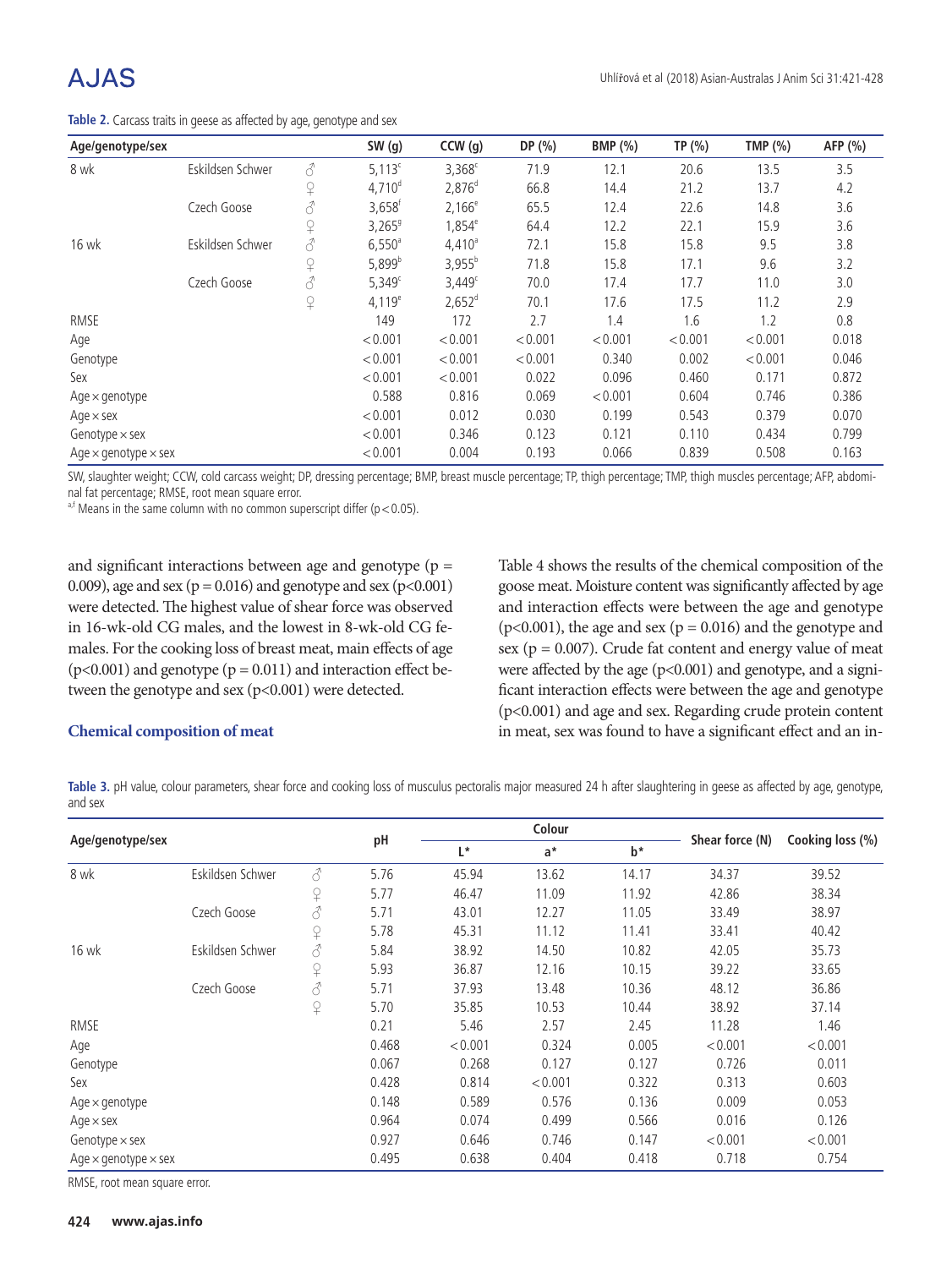|  |  | Table 4. Chemical composition of goose meat as affected by age, genotype and sex |
|--|--|----------------------------------------------------------------------------------|
|  |  |                                                                                  |

| Age/genotype/sex                   |                  |                     | Moisture (%) | Crude fat (%) | Crude protein (%) Crude ash (%) |       | Hyp $(\%)$ | Energy value (MJ/kg) |
|------------------------------------|------------------|---------------------|--------------|---------------|---------------------------------|-------|------------|----------------------|
| 8 wk                               | Eskildsen Schwer | 8                   | 75.95        | 2.02          | 20.62                           | 1.14  | 0.10       | 4.21                 |
|                                    |                  | $\Omega$            | 75.32        | 2.62          | 20.59                           | 1.16  | 0.10       | 4.44                 |
|                                    | Czech Goose      | $\vec{\mathcal{S}}$ | 75.22        | 2.46          | 20.93                           | 1.12  | 0.12       | 4.43                 |
|                                    |                  | $\varphi$           | 75.54        | 2.54          | 20.50                           | 1.12  | 0.12       | 4.39                 |
| 16 wk                              | Eskildsen Schwer | $\vec{\mathcal{C}}$ | 74.29        | 3.94          | 20.51                           | 1.10  | 0.11       | 4.91                 |
|                                    |                  | $\varphi$           | 74.54        | 3.66          | 20.54                           | 1.12  | 0.10       | 4.81                 |
|                                    | Czech Goose      | $\vec{\mathcal{C}}$ | 74.80        | 2.94          | 20.72                           | 1.11  | 0.12       | 4.57                 |
|                                    |                  | $\varphi$           | 75.40        | 2.87          | 20.25                           | 1.09  | 0.11       | 4.47                 |
| RMSE                               |                  |                     | 0.46         | 0.45          | 0.32                            | 0.04  | 0.01       | 0.16                 |
| Age                                |                  |                     | < 0.001      | < 0.001       | 0.056                           | 0.002 | 0.463      | < 0.001              |
| Genotype                           |                  |                     | 0.069        | 0.002         | 0.643                           | 0.050 | < 0.001    | 0.003                |
| Sex                                |                  |                     | 0.251        | 0.459         | 0.006                           | 0.761 | 0.103      | 0.908                |
| Age $\times$ genotype              |                  |                     | < 0.001      | < 0.001       | 0.354                           | 0.438 | 0.063      | < 0.001              |
| Age $\times$ sex                   |                  |                     | 0.016        | 0.025         | 0.941                           | 0.566 | 0.150      | 0.020                |
| Genotype $\times$ sex              |                  |                     | 0.007        | 0.496         | 0.006                           | 0.169 | 0.213      | 0.101                |
| Age $\times$ genotype $\times$ sex |                  |                     | 0.194        | 0.109         | 0.776                           | 0.438 | 0.766      | 0.111                |

Hyp, hydroxyproline; RMSE, root mean square error.

teraction effect between the genotype and sex ( $p = 0.006$ ) was found for the same parameter. The crude ash content was significantly affected by the age ( $p = 0.002$ ) and genotype ( $p =$ 0.050). The hydroxyprolin content was influenced only by genotype (p<0.001), with higher values observed in CG.

#### **Sensory attributes of meat**

Table 5 presents the results of sensory attributes of goose meat. In terms of evaluation at the age of 8 wk of geese, genotype affected significantly all sensory traits except odour intensity and flavour intensity. In this respect, better scores were detected in ES. A significant effect of sex was observed on tenderness, flavour intensity and preference and overall acceptance, where females scored better. An interaction  $(p = 0.011)$  effect between genotype and sex was noted on tenderness.

In 16-wk-old geese odour preference, tenderness, flavour preference and overall acceptance were significantly influenced by genotype, all of these traits were scored better in ES. Sex af-

**Table 5.** Meat sensory attributes in geese at the age of 8 and 16 wk depending on genotype and sex

| Genotype/sex                            |                          | O <sub>l</sub> | <b>OP</b>   | T                 |                     | F1    | <b>FP</b> | 0A      |
|-----------------------------------------|--------------------------|----------------|-------------|-------------------|---------------------|-------|-----------|---------|
| 1st term of evaluation, 8-wk-old geese  |                          |                |             |                   |                     |       |           |         |
| Eskildsen Schwer                        | $\mathcal{S}$            | 6.44           | 6.29        | 6.00 <sup>a</sup> | 5.29                | 6.30  | 6.38      | 6.13    |
|                                         | $\varphi$                | 6.18           | 6.27        | $6.14^{a}$        | 5.44                | 6.50  | 6.71      | 6.30    |
| Czech Goose                             | $\vec{\mathcal{C}}$      | 6.16           | 6.02        | $5.40^{b}$        | 4.95                | 6.11  | 5.77      | 5.42    |
|                                         | $\widetilde{P}$          | 6.01           | 5.80        | 6.20 <sup>a</sup> | 5.09                | 6.52  | 6.01      | 5.76    |
| <b>SEM</b>                              |                          | 0.286          | 0.302       | 0.286             | 0.294               | 0.211 | 0.251     | 0.266   |
| Genotype                                |                          | 0.052          | 0.001       | 0.043             | 0.004               | 0.406 | < 0.001   | < 0.001 |
| Sex                                     |                          | 0.083          | 0.266       | < 0.001           | 0.249               | 0.002 | 0.008     | 0.036   |
| Genotype $\times$ sex                   |                          | 0.666          | 0.354       | 0.011             | 0.992               | 0.299 | 0.624     | 0.496   |
| 2nd term of evaluation, 16-wk-old geese |                          |                |             |                   |                     |       |           |         |
| Eskildsen Schwer                        | $\vec{\mathcal{C}}$      | 6.33           | $6.15^{ab}$ | $6.23^{a}$        | $5.67$ <sup>a</sup> | 6.35  | 6.40      | 6.37    |
|                                         | $\varphi$                | 6.21           | $6.39^{a}$  | $6.13^{a}$        | $5.36^{ab}$         | 6.50  | 6.76      | 6.41    |
| Czech Goose                             | $\vec{\mathcal{C}}$      | 6.20           | $6.15^{ab}$ | $5.34^{b}$        | $5.08^{b}$          | 6.00  | 5.76      | 5.46    |
|                                         | $\widetilde{\mathrm{P}}$ | 6.00           | $5.67^{b}$  | $6.15^{a}$        | $5.77^a$            | 6.68  | 6.01      | 5.98    |
| <b>SEM</b>                              |                          | 0.317          | 0.337       | 0.331             | 0.294               | 0.197 | 0.267     | 0.303   |
| Genotype                                |                          | 0.349          | 0.043       | 0.031             | 0.625               | 0.573 | < 0.001   | < 0.001 |
| Sex                                     |                          | 0.373          | 0.479       | 0.076             | 0.308               | 0.007 | 0.058     | 0.129   |
| Genotype $\times$ sex                   |                          | 0.809          | 0.043       | 0.025             | 0.007               | 0.074 | 0.733     | 0.205   |

OI, odour intensity; OP, odour pleasantness; T, tenderness; J, juiciness; FI, flavour intensity; FP, flavour pleasantness; OA, overalll acceptance; SEM, standard error of mean. a,b Means in the same column with no common superscript differ ( $p < 0.05$ ).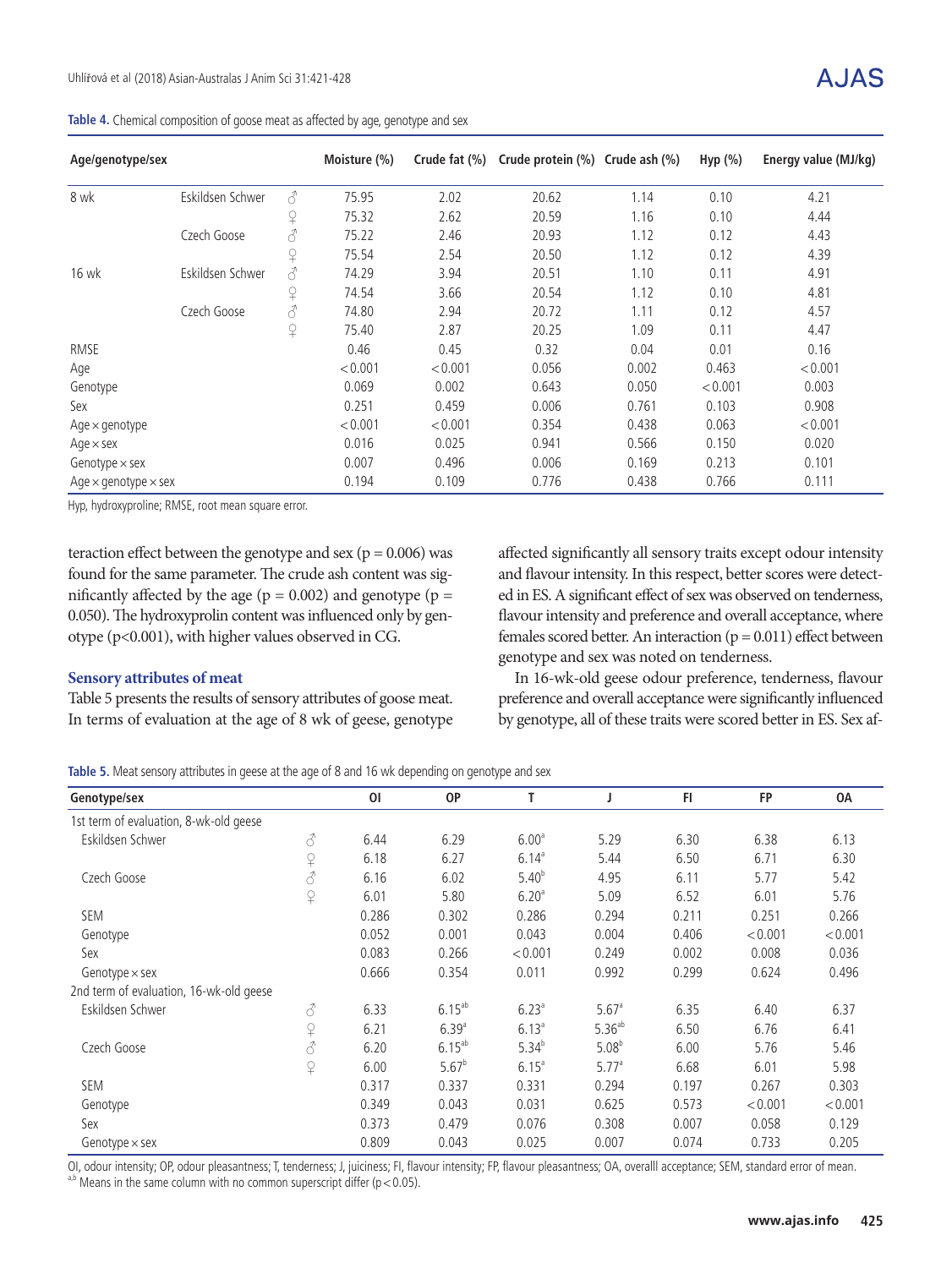## **AJAS**

fected significantly only flavour intensity, which was more intensive in female than in males. Interactions between genotype and sex were detected in odour preference ( $p = 0.043$ ), tenderness ( $p = 0.025$ ), and juiciness ( $p = 0.007$ ).

## **DISCUSSION**

The carcass characteristics in both genotypes were significantly affected by age. The 16-wk-old geese had approximately a 30% higher live weight, a 40% higher cold carcass weight and a 4% higher dressing percentage than the 8-wk-old geese. Tilki et al [8] stated that, at the age of 9 wk, geese have actually achieved only 70% to 80% of their adult weight. Breast meat percentage was approximately 4% higher in the older geese, whereas the thigh meat percentage decreased with the age. The results correspond with those of Tilki et al [8], who reported that these differences are caused by disparities in the growth of these parts. These authors also state that thighs reach their final proportion at the age of 10 wk, whereas the intensive growth of breast continues until 16 wk of age. Genotype and sex had an impact on cold carcass weight and dressing percentage, which were significantly higher in the hybrid geese than in the CG. Regarding sex effects, males had higher carcass weight and dressing percentage. Similar results were observed by Kapkowska et al [1], who compared the fattening results of White Koluda hybrid and traditional breed Zatorska according to sex. However, Saatci et al [3] and Buzała et al [10] found a higher dressing percentage in females. The results of the present experiment revealed a significant interaction effect of age and sex in the dressing percentage. The dressing percentage was affected by interaction between genotype and sex in both slaughtering times. This interaction effect shows sex differences in the measurements at 8 and 16 wk of age, whereas in CG dressing percentage in males and females did not differ. Abdominal fat percentage was significantly affected by the age and genotype, with higher values in the 8-wk-old ES birds. Compared to the results of Saatci et al [3] and Hamadani et al [2], who recorded a higher abdominal fat percentage in females, in the present study, the effect of sex was not significant. This disproportion is assumed to be related to the genotype.

In the present experiment, the pH of the breast meat when measured 24 h *post-mortem* was not affected by age, genotype or sex. However, Kirmizibayrak et al [4] detected significantly higher ultimate pH of the breast muscles in females. Generally, differences in pH values could be explained by differences in the glycogen reserves at slaughter, responses to preslaughter stress or slaughter weight. Meat colour is an important characteristic of meat quality used to assess the freshness and quality of meat by consumers and is closely related to the ultimate pH. Abdullah et al [22] observed a lower L\* value in the breast meat of broilers at 32 days of age than in 42-day-old chickens, and they explained that these differences are related to a lower

ultimate pH in the breast of older chickens. Based on this finding, a slightly lower pH value of the meat of 8-wk-old geese could lead to a higher L\* value compared to the meat of 16-wkold geese. Contrary to our results, Kirmizibayrak et al [4] did not find a significant effect of age on the L\* parameter. However, consistent with our study, they detected an effect of sex on redness. Regarding shear force, in the present experiment, a greater force had to be applied to cut muscles in the older geese than in the younger ones. This could be related to the development of the muscle tissue, because cross-sectional area of muscle fibre increases with age [23]. In 8-wk-old geese, the muscle tissue probably consists of a higher number of muscle fibres with a smaller cross-sectional area, and the meat could therefore be tenderer than in the 16-wk-old geese. Contrary to our results, Kirmizibayrak et al [4] and Jassim et al [24] did not find an effect of age on the instrumental meat tenderness. The results of cooking loss in the present study are similar to those of Baeza et al [25], who also detected that cooking loss decreased with age. Moreover, in contrast with other studies [11,1], we also observed significant effect of genotype on the cooking loss. Differences in cooking loss with respect to age or genotype might be attributed to different proteins solubility (especially collagen) and to different fat content. Cooking temperature and ultimate pH could also play a role.

The chemical composition of goose meat was affected mainly by age and genotype. Few data were found in the literature about the effect of age chemical composition of goose meat. Baeza et al [25] observed a significantly lower water content and higher lipid content in 11-wk-old ducks than in 8-wk-old ducks. This trend is very similar to the results of our study and is because the lipid content of the breast increases with age at the expense of the water content. Okruszek et al [5] observed significantly different fat content between two native polish goose breeds. When compared the meat fat content of the White Koluda hybrid strains [11] to the fat content of the traditional goose breeds [5], lower values were detected in traditional breeds of geese. The results of our study are in agreement with this finding. This difference occurs because hybrid geese are bred for intensive meat production and thus grow faster and reach the inflection point earlier than traditional goose breeds. The results for the protein content are in agreement with those of Liu et al [12], who also detected a higher protein content in males. Regarding hydroxyproline content, we observed higher values in the CG. However, no information is available in the literature about the effect of genotype on hydroxyproline content in poultry meat. For pork meat, a clear influence of genotype on hydroxylysylpyridinoline has been described by Maiorano et al [26]. Higher hydroxyproline content in CG could lead to lower tenderness of the CG meat during sensory analysis.

Sensory evaluation is a useful tool for quality assessment of the various foods, including meat. In the present study, the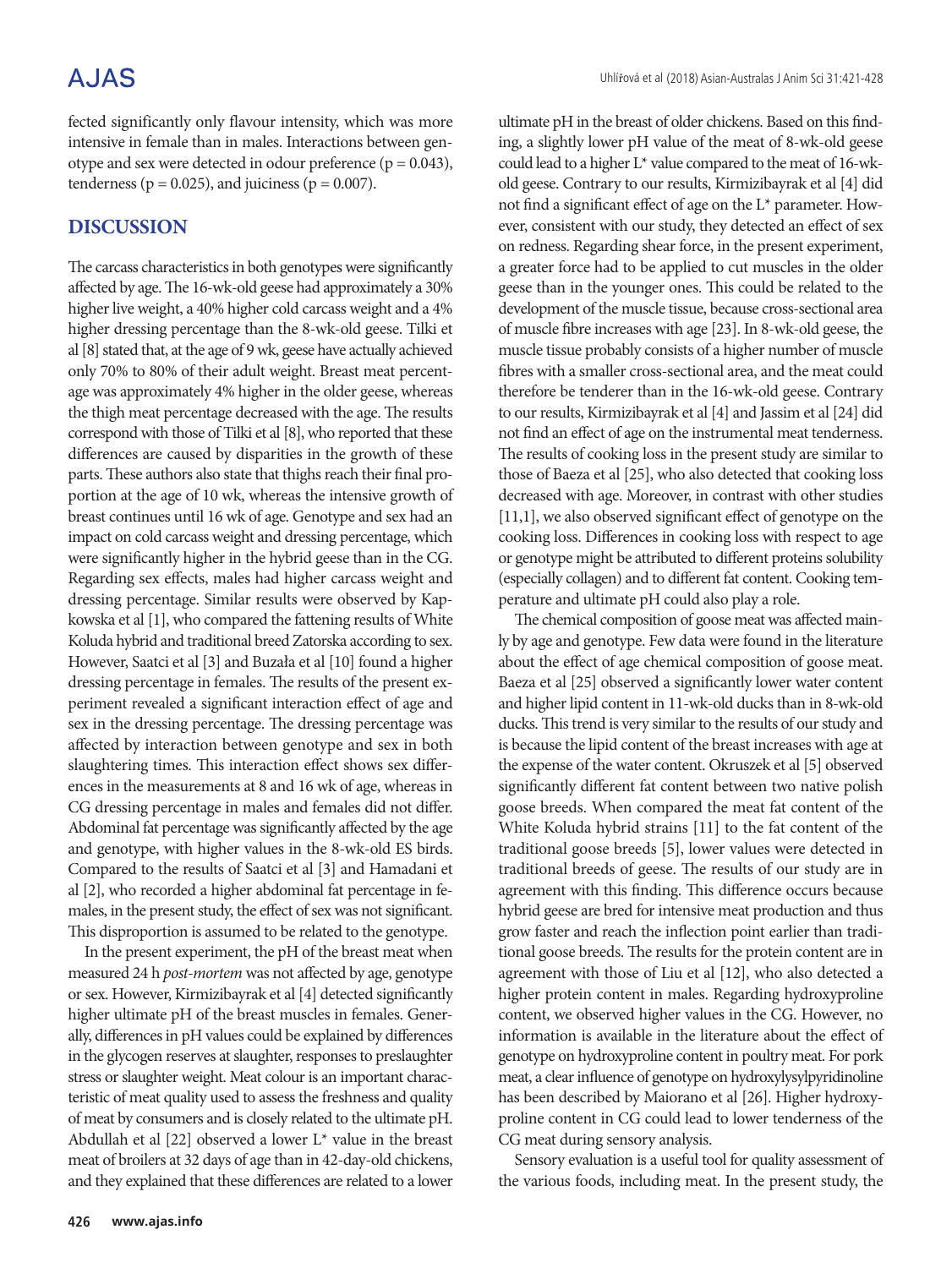mean score for all sensory attributes varied between values 5 to 7 for both genotypes of geese for both ages evaluated. Hamadani et al [2] recorded a similar score (6+) in all observed sensory attributes, but different methodology was used. Regarding the effect of genotype, our results are similar to those of Matitaputty et al [27], who reported that, in comparisons, consumers preferred the meat of hybrid ducks to the meat of pure breeds. A significant effect of sex was found for both ages in the sensory analysis. Baeza et al [28] reported that the breast meat of female ducks appeared less tender and less juicy, but had more intense flavour than the meat of males, as observed in the present study. Kapkowska et al [1] stated that the most critical quality factor associated with consumer satisfaction is the meat tenderness. Chartrin et al [29] found higher tenderness scores for meat with higher fat content. This phenomenon could partly explain the higher overall acceptance score of hybrid goose meat compared with CG meat, because higher abdominal fat proportion, which is indicative of the total body fat content, was found in ES. Furthermore, meat tenderness could also be related to muscle fibre size. Generally, a negative correlation exists between the cross-sectional area of muscle fibres and meat tenderness [30].

## **CONCLUSION**

We conclude that both the hybrid goose ES and the traditional breed CG are able to provide meat of very good quality in general. Our results showed that ES geese reached relatively high meat performance, and therefore are preferable particularly for intensive meat production system, where their high production potential can be fully realized. Moreover, meat of ES was rated better in terms of sensory attributes. For less intensive growth, the CG seems to be suitable for alternative or organic farming. However, due to its favourable nutritional value, the meat of the CG can satisfy requirements of current consumers.

## **CONFLICT OF INTEREST**

We certify that there is no conflict of interest with any financial organization regarding the material discussed in the manuscript.

## **ACKNOWLEDGMENTS**

The present study was supported by projects of the Ministry of Agriculture of the Czech Republic (Project NAAR QI101 A164 and Project MZE RO0714).

## **REFERENCES**

1. Kapkowska E, Gumułka M, Rabsztyn A, Połtowicz K, Andres

K. Comparative study on fattening results of Zatorska and White Koluda geese. Ann Anim Sci 2011;11:207-17.

- 2. Hamadani H, Khan AA, Salahudin M, Sofi AH, Banday MT. Slaughter and carcass characteristics, sensory attributes and consumer acceptability of geese meat. Indian J Poult Sci 2013; 48:223-7.
- 3. Saatci M, Tilki M, Kaya I, Kirmizibayrak T. Effects of fattening lenght, feather colour and sex on some traits in native Turkish geese. II. Carcass traits. Arch Geflugelkd 2009;73:61-6.
- 4. Kirmizibayrak T, Önk K, Ekiz B, et al. Effects of age and sex on meat quality of Turkish Native Geese raised under a freerange system. Kafkas Univ Vet Fak Derg 2011;17:817-23.
- 5. Okruszek A, Wołoszyn J, Haraf G, Orkusz A, Wereńska M. Chemical composition and amino acid profiles of goose muscles from native Polish breeds. Poult Sci 2013;92:1127-33.
- 6. Okruszek A, Książkiewicz J, Wołoszyn J, et al. Changes in selected physicochemical parameters of breast muscles of geese from Polish conservation flocks depending on duration of the post slaughter period. Arch Tierz 2008;3:255-65.
- 7. Le Bihan-Duval E. Genetic variability within and between breeds of poultry technological meat quality. Worlds Poult Sci J 2004;60:331-4.
- 8. Tilki M, Saatci M, Kirmizibayrak T, Aksoy A. Effect of age on growth and carcass composition of Native Turkish Geese. Arch Geflugelkd 2005;69:77-83.
- 9. Isguzar E, Pingel H. Growth, carcass composition and nutrient content of meat of different local geese in Isparta region of Turkey. Arch Tierz 2003;46:71-6.
- 10. Buzała M, Adamski M, Janicki B. Characteristics of performance traits and the quality of meat and fat in Polish oat geese. Worlds Poult Sci J 2014;70:531-42.
- 11. Wężyk S, Rosiński A, Bielińska H, Badowski J, Cywa-Benko K. A note on the meat quality of W11 and W33 White Kołuda geese strains. Anim Sci Pap Rep 2003;21:191-9.
- 12. Liu BY, Wang ZY, Yang HM, et al. Influence of rearing system on growth performance, carcass traits, and meat quality of Yangzhou geese. Poult Sci 2011;90:653-9.
- 13. Geldenhuys G, Hoffman LC, Muller M. Sensory profiling of Egyptian goose (*Alopochen aegyptiacus*) meat. Food Res Int 2014;64:25-33.
- 14. CIElab Colour System. Commission International de l'Eclairage. Paris, France: CIE Publication; 1976.
- 15. AOAC International. Official methods of analysis. 18th Ed, Maryland, USA: AOAC International; 2005.
- 16. Diemar W. Laboratoriumbuch für den Lebensmittelchemiker (Laboratory Manual for Food Chemists); Dresden und Leipzig, Germany: Theodor Steinkopff Verlag; 1963.
- 17. Dvořák Z. Nutritional evaluation of meat of fatstock (in Czech). Praha, Czech Republic: Státní nakladatelství technické literatury; 1987.
- 18. ISO 8586-1. Sensory analysis methodology. General guidance for the selection and training and monitoring of assessors.